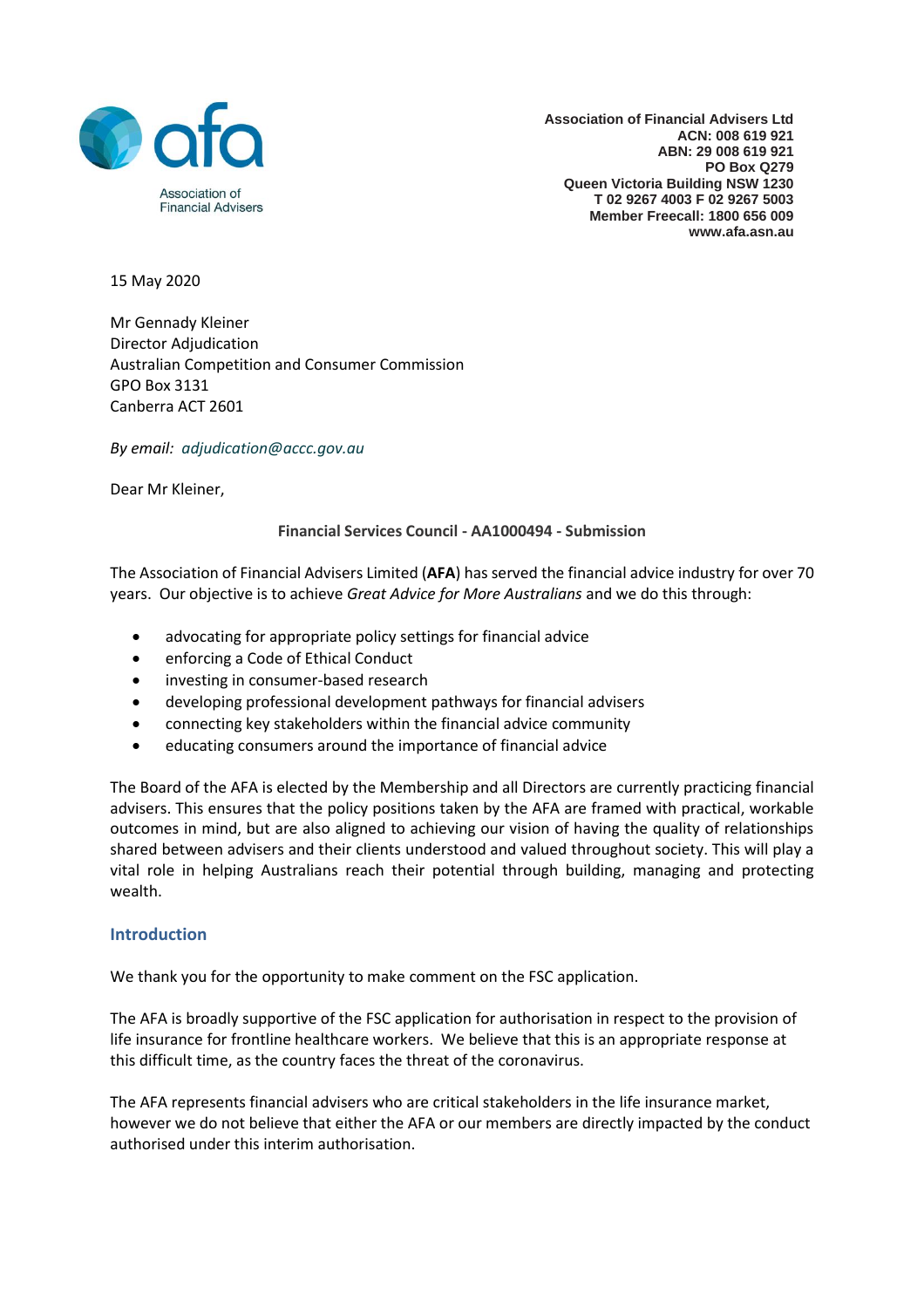We are happy to provide a response with respect to any likely public benefit or detriment. In terms of benefit, this will predominantly flow to the impacted frontline healthcare workers who will obtain life insurance, or life insurance with improved terms and/or cost, as a result of this measure. There is also a potential broader community benefit in the knowledge that frontline healthcare workers are being permitted to have better access to life insurance. We believe, however, that there are a few points that should be made with respect to this:

- The impact on other life insurance policyholders.
- Implications with privacy.
- The adequacy of cover.

### **The Impact on Other Policy Holders**

Life insurance represents a pooling of risk, where all the participants in the pool contribute premiums in the prospect of receiving a benefit in the event of incurring a life insurance event. The level of premiums paid by any individual is based upon the level of risk that they pose. This authorisation is directly raising the prospect of people being admitted to the pool, who present higher risks than would be reflected in the premiums that they are required to pay. This could potentially impact the other members of the insurance pool, who could ultimately pay higher premiums to offset the losses potentially experienced by these frontline healthcare workers. There are a couple of offsetting factors. Firstly, this is only a short-term measure, and we can all hope that the coronavirus will also only impact us for a limited period of time. Secondly, to this point, Australia has fared much better than might have been expected at the time that this authorisation was put in place, in terms of both the number of confirmed cases of coronavirus and the number of deaths.

# **Privacy Implications**

It is noted that the caps on the levels of insurance that might be provided under this authorisation, take into account any insurance that the client holds elsewhere, either in other individual insurance or group super insurance arrangements. In order to determine the level of cover to be provided, the life insurer will need to know about all the other life insurance cover that the client may have. This could potentially represent a privacy issue, as they could end up obtaining information on products the client holds with other life insurers.

# **Adequacy of Cover**

We note that the cap on the level of income protection cover made available under this authorisation is a monthly benefit of \$4,000. When adjusted for the standard benefit maximum of 75% of current income and annualised, this is effectively only covering a person with an annual salary, or income, of \$64,000. This is unlikely to suit the needs of many of the more highly paid people covered under this authorisation, such as doctors.

### **Concluding Remarks**

As we said at the outset, we broadly support this authorisation, however we do believe that there is some risk of detriment to the public, including with respect to the extra cost to be covered by other policy holders and the privacy implications.